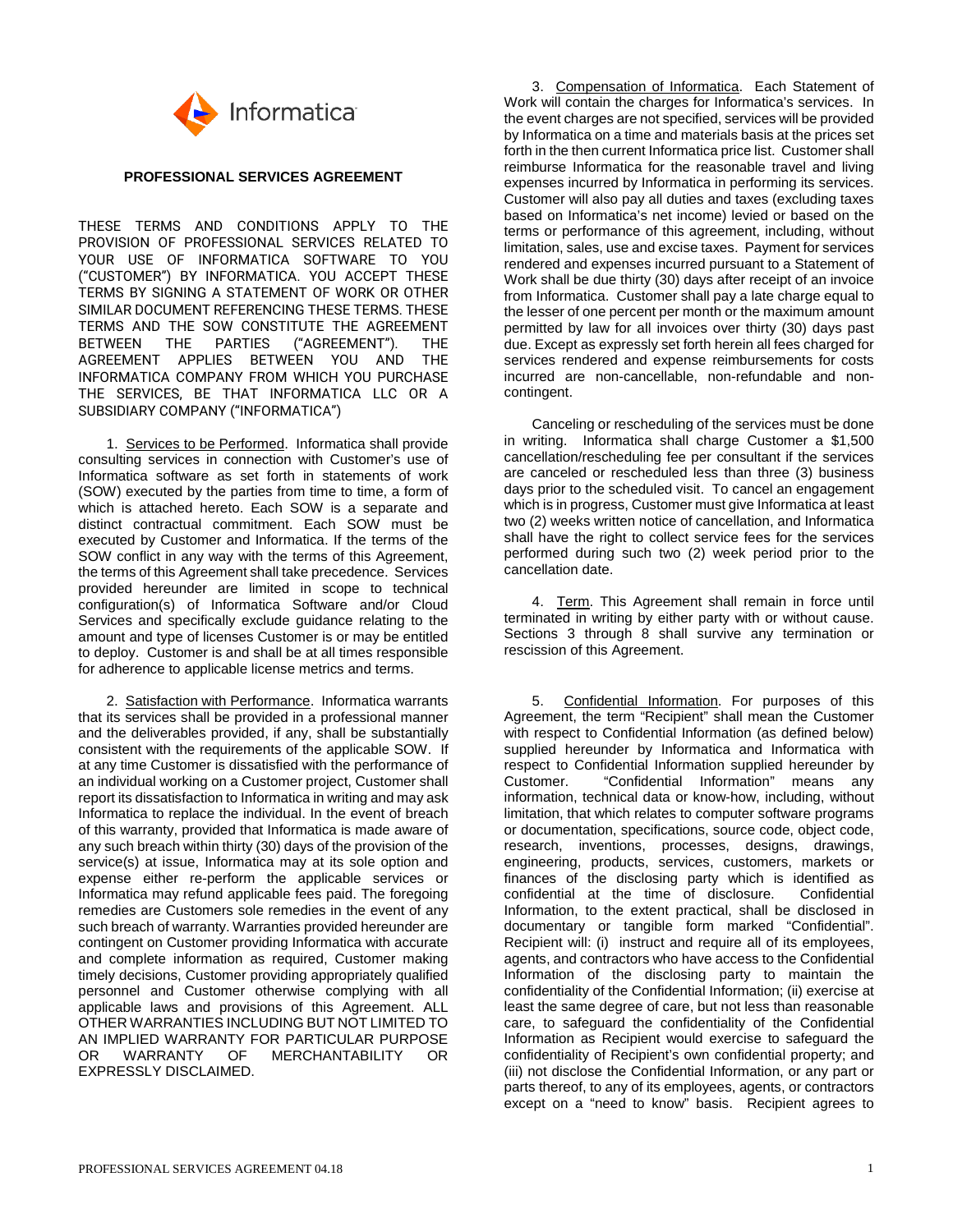undertake whatever action is reasonably necessary to remedy any such breach of Recipient's confidentiality obligations set forth herein or any other unauthorized disclosure of the Confidential Information by Recipient, its employees, its agents, or contractors. The confidentiality provisions of this Section shall not apply to any information which (a) Recipient can demonstrate was in its possession before receipt, (b) is or subsequently becomes publicly available without Recipient's breach of any obligation owed the disclosing party, (c) is disclosed to Recipient without restriction on disclosure by a third party who had the right to disclose such information or (d) Recipient can demonstrate was independently developed without reliance on any Confidential Information. Where the Services include the processing of personal data by Informatica, the terms of the data **processing** agreement at https://www.informatica.com/content/dam/informaticacom/global/amer/us/docs/legal/online-data-processingagreement.pdf shall apply to such processing, and are hereby incorporated by reference.

6. Ownership. The parties acknowledge that the material delivered by Informatica hereunder may contain material developed by Informatica under similar terms and conditions for others, and Informatica shall retain all right, title and interest in such material. No right of ownership to any Informatica intellectual property or any derivative thereof is transferred via this Agreement or by any SOW. Notwithstanding, Informatica grants Customer a, nonexclusive, world-wide royalty-free license to use, copy and authorize others to use such material (other than commercially available Informatica products and Informatica training materials) and/or deliverables provided under an SOW for their internal data processing needs only and in a manner consistent with Informatica's then current grant of license rights as is provided in Informatica's standard commercial software license agreement. Nothing contained in this Agreement shall restrain Informatica or its personnel in the use of the techniques and skills of computer operation, system design and programming acquired in the performance of services hereunder, and Informatica retains the unrestricted right to use, copy and authorize others to use any material developed by Informatica hereunder which is generic in nature and not specifically related to a Customer project or which incorporates Customer's Confidential Information.

7. Indemnification.

a) Informatica shall indemnify, defend and hold harmless Customer from any third party claims for any actually incurred loss, cost, damage, expense or liability by reason of bodily injury (including death) or damage to tangible property arising out of Informatica's negligent performance under this Agreement or willful wrongdoing of Informatica, provided that Customer gives Informatica prompt written notice of such claims and full information, reasonable assistance and authority for the defense or settlement of such claims provided that no such settlement shall require payment of settlement funds on the part of Customer.

b) Informatica shall indemnify, defend and hold Customer harmless from any damages or costs actually incurred as a result of a third party claim alleging that the

services performed or materials delivered or any portion thereof as furnished under this Agreement infringe any thirdparty rights in a U.S. copyright or U.S. issued patent or the trade secret rights of any third party in the United States, provided that: (i) Informatica is given prompt written notice of any such claim; (ii) Informatica has the right to control and direct the defense and settlement of such claim provided that no such settlement shall require payment of settlement funds on the part of Customer and (iii) Customer shall reasonably cooperate with Informatica in such defense. Informatica shall have no liability for and shall not indemnify Customer for work developed in accordance with Customer's specific design instructions as provided in an SOW or for a claim arising from use of a deliverable with any third party or other Customer product. In the event of any such third party claim alleging any such infringement, Informatica's sole obligation and Customers sole remedy shall be, at Informatica's sole reasonable discretion that Informatica may alter the deliverable so that it is no longer infringing, may procure for Customer the rights required so that Customer may continue to use the allegedly infringing deliverable or Informatica may terminate the license aforementioned for the allegedly infringing deliverable and refund applicable fees paid for the applicable services. These remedies are the exclusive remedies provided to Customer in the event of any claims made under this provision.

8. LIMITATION OF LIABILITY. EXCEPT IN THE CONTEXT OF AN INDEMNIFIED CLAIM UNDER SECTION 7, THE LIABILITY OF INFORMATICA ARISING FROM THE PROVISION OF SERVICES HEREUNDER, HOWEVER CAUSED, AND ON ANY THEORY OF LIABILITY,<br>INCLUDING CONTRACT, STRICT LIABILITY, CONTRACT, STRICT NEGLIGENCE OR OTHER TORT, SHALL BE LIMITED TO DIRECT DAMAGES NOT TO EXCEED THE AMOUNT OF THE SERVICE FEE PAID TO INFORMATICA FOR THE APPLICABLE SERVICES. IN NO EVENT WILL INFORMATICA BE LIABLE FOR ANY INDIRECT, INCIDENTAL, SPECIAL OR CONSEQUENTIAL DAMAGES, INCLUDING DAMAGES FOR LOSS OF PROFITS, REVENUE, DATA OR DATA USE, EVEN IF ADVISED OF THE POSSIBILITY OF SUCH DAMAGES.

9. Relationship of the Parties. Informatica is engaged by Customer only for the purpose and to the extent set forth in this Agreement, and its relation to Customer shall be that of an independent contractor. Informatica's personnel are not, and shall not be considered employees or agents of Customer for any purpose whatsoever. Informatica shall be responsible for payment of all employment taxes, fees and claims, including workers' compensation and other liabilities related to Informatica's business operations.

10. Placement Fee. If an opportunity arises in which Customer wants to employ an Informatica employee, Customer shall reimburse the Informatica thirty percent (30%) of the applicable employee's base salary.

11. General. This Agreement may not be amended except in writing signed by an authorized representative of each of the parties. This Agreement may not be transferred